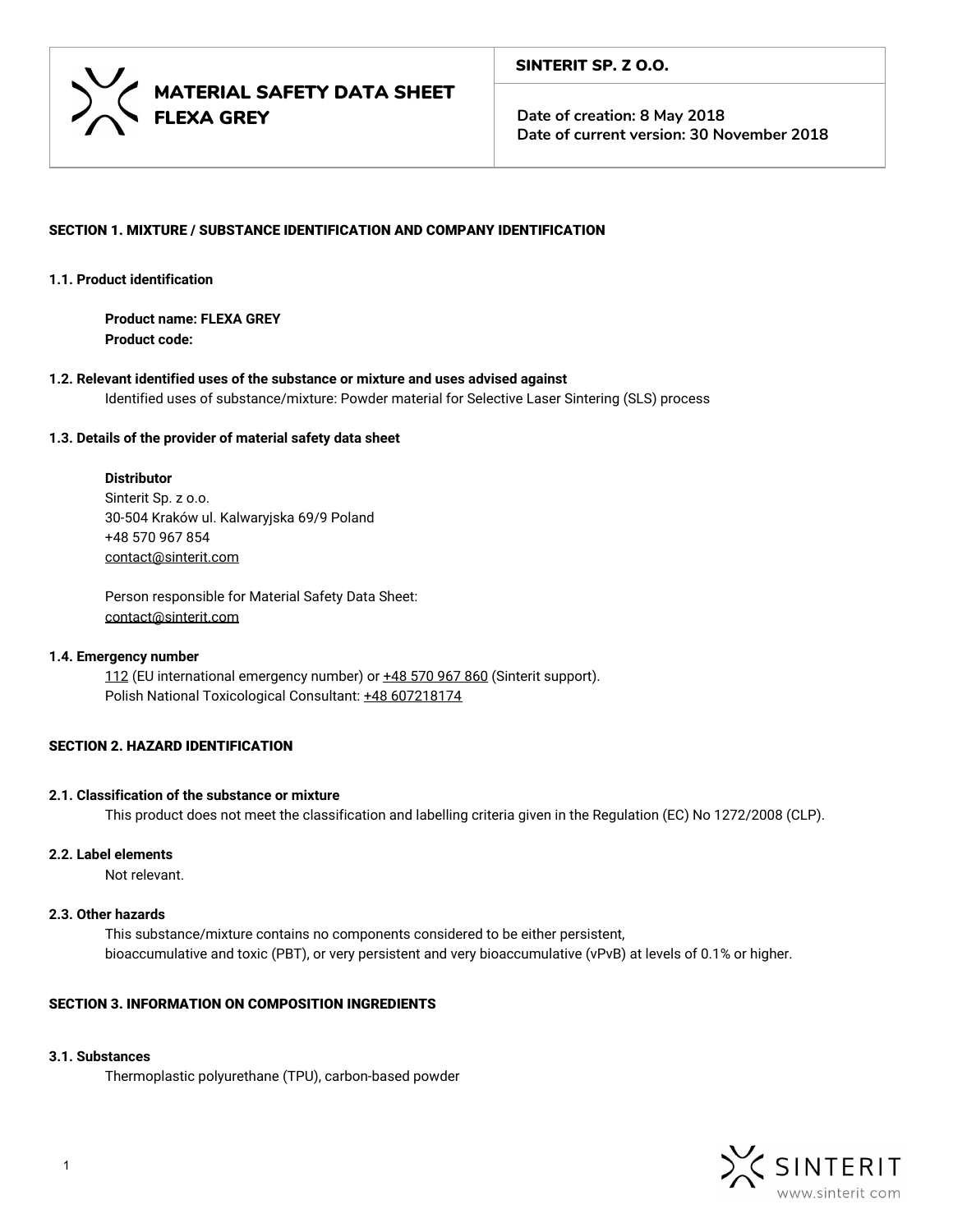

## **3.2. Mixtures**

No hazardous ingredients present in the product's mixture.

# SECTION 4. FIRST AID MEASURES

# **4.1. Emergency procedure:**

# **If inhaled:**

Remove affected person from the exposure of substance.

Evacuate to supply of fresh air.

If symptoms persist, call a physician.

# **In case of skin contact:**

Do NOT use solvents or thinners. Wash off with soap and water.

If symptoms persist, call a physician.

Cool melted product on skin with plenty of water. Do not remove solidified product. In case of burns apply cold water until pain subsides then seek medical advice.

# **In case of eye contact:**

If worn, remove contact lenses or glasses. Rinse eye(s) thoroughly under running water keeping eyelids wide open (at least 10 minutes). Seek medical assistance.

## **If swallowed:**

Do not induce vomiting. Rinse mouth thoroughly with water. Never give anything by mouth to an unconscious person. Call a doctor.

#### **4.2. Most important symptoms and effects, both acute and delayed.**

No data available.

# **4.3. Indication of any immediate medical attention and special treatment needed.**

No data available.

# SECTION 5. FIREFIGHTING MEASURES

# **5.1. Extinguishing media Suitable extinguishing media**

Use extinguishing measures that are appropriate to local circumstances and the surrounding environment. Use water spray, alcohol-resistant foam, dry chemical or carbon dioxide. Unsuitable extinguishing mediaHigh power water jet.

# **5.2. Special hazards arising from the substance or mixture**

Avoid generating dust; fine dust dispersed in air in sufficient concentrations, and in the presence of an ignition source is a potential dust explosion hazard.

Do not use a solid water stream as it may scatter and spread fire.

Build-up of dangerous/toxic fumes possible in cases of fire/high temperature.

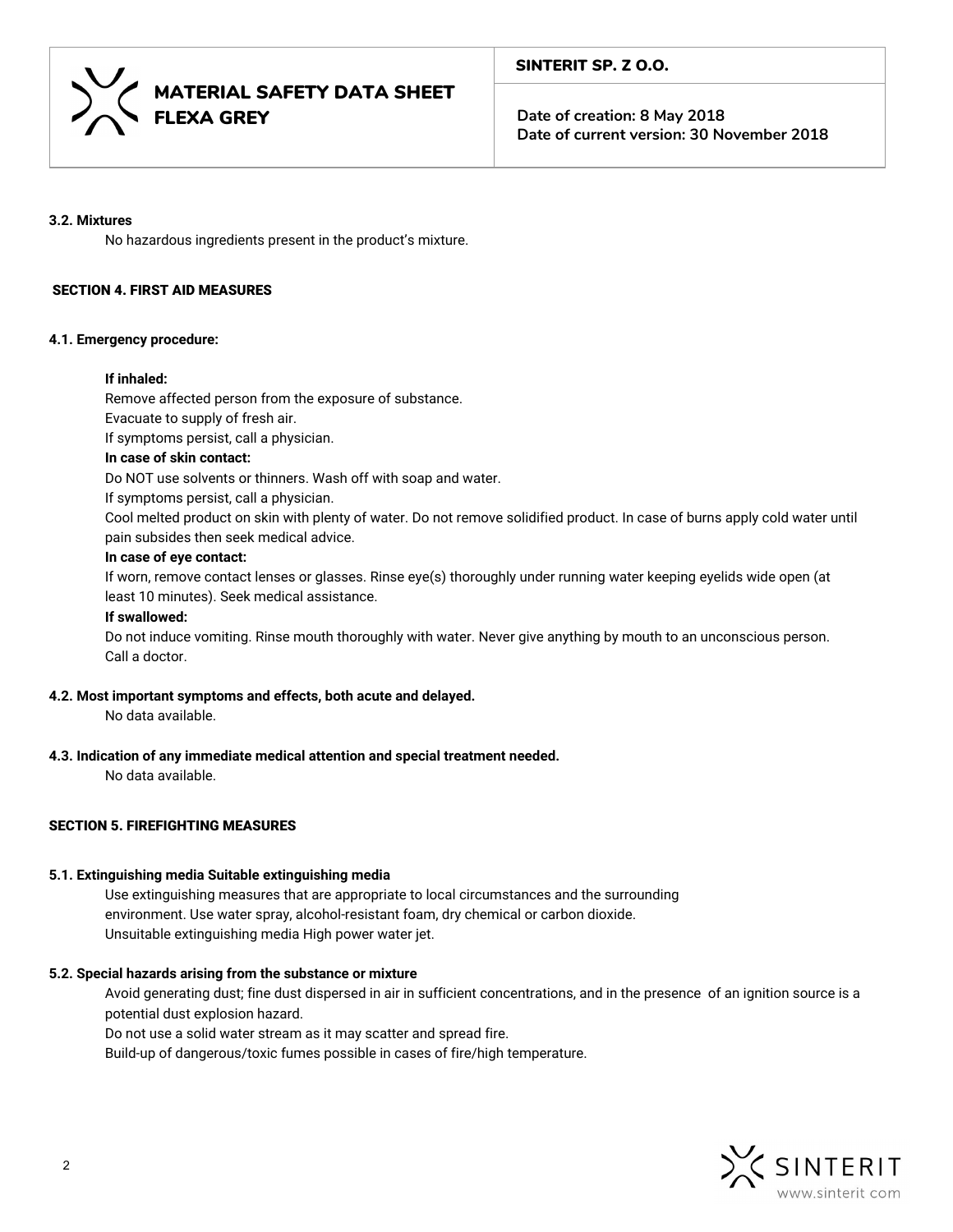



# **Hazardous combustion products:**

Carbon monoxide, carbon dioxide and unburned hydrocarbons (smoke).

## **5.3. Advice for firefighters**

## **Special protective equipment for firefighters:**

Exposure to decomposition products may be a hazard to health. In the event of fire, wear self- contained breathing apparatus.

#### **Further information:**

Use extinguishing measures that are appropriate to local circumstances and the surrounding environment. Use water spray to cool unopened containers.

In the event of fire and/or explosion do not breathe fumes.

# SECTION 6. ACCIDENTAL RELEASE MEASURES

#### **6.1. Personal precautions, protective equipment and emergency procedures Personal precautions:**

Ensure adequate ventilation.

Use personal protective equipment. Avoid dust formation.

Avoid contact with skin, eyes and clothing. Avoid breathing dust.

Avoid inhalation of vapour or mist.

Contaminated surfaces will be slippery.

Treat recovered material as described in the section "Disposal considerations".

#### **6.2. Environmental precautions Environmental precautions:**

Should not be released into the environment. Do not allow contact with soil, surface or groundwater. Avoid dispersal of dust in the air (i.e., clearing dust surfaces with compressed air).

#### **6.3. Methods for containment and cleaning up**

Sweep up or vacuum up spillage and collect in suitable container for disposal. Avoid dispersal of dust in the air (i.e., clearing dust surfaces with compressed air). Avoid dust formation.

#### **6.4. Reference to other sections**

If appropriate Sections 8 (personal protection) and 13 (disposal consideration) shall be referred to.

# SECTION 7. HANDLING AND STORAGE

#### **7.1. Precautions for safe handling:**

Provide appropriate exhaust ventilation and dust collection at machinery.

The material can accumulate static charge and can therefore cause electrical ignition. Minimize dust generation and accumulation.

Dust must be collected and disposed of carefully. Wear personal protective equipment. Do not breathe vapours or dust.

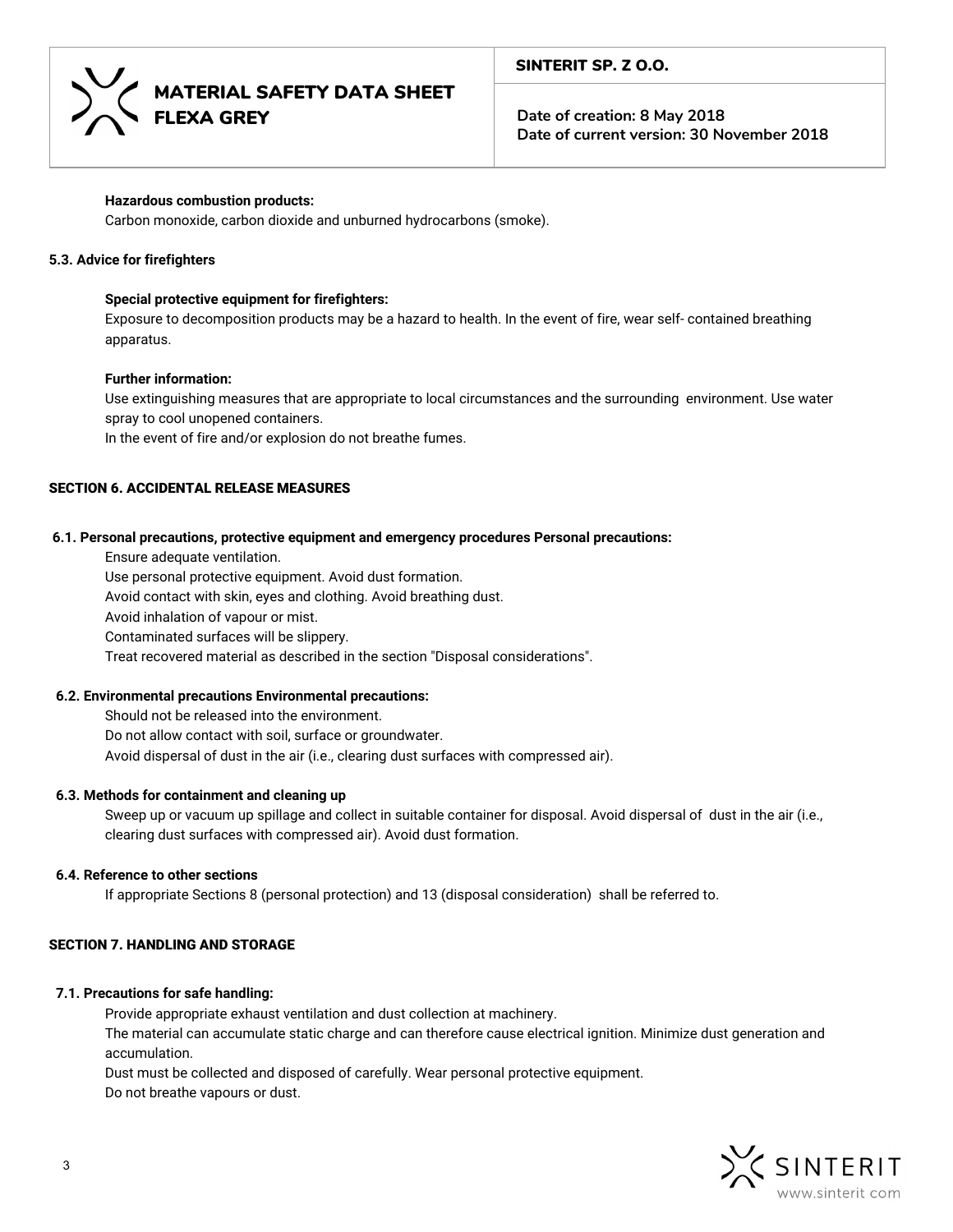

#### **Advice on protection against fire and explosion:**

Take measures to prevent the buildup of electrostatic charge. During processing, dust may form explosive mixture in air. Keep away from heat and sources of ignition. Normal measures for preventive fire protection.

#### **Hygiene measures:**

Handle in accordance with good industrial hygiene and safety practice. Avoid contact with skin, eyes and clothing. Wash hands before breaks and immediately after handling the product. Regular cleaning of equipment, work area and clothing. Keep away from food and drink. General industrial hygiene practice. When using do not eat, drink or smoke.

#### **7.2. Conditions for safe storage, including any incompatibilities**

Keep containers tightly closed in a dry, cool and well-ventilated place.

## **Further information on storage conditions:**

Keep away from heat and sources of ignition. Keep away from direct sunlight. Protect from Moisture.

#### **Advice on common storage:**

Keep away from food and drink.

#### SECTION 8. EXPOSURE CONTROLS AND PERSONAL PROTECTION.

# **8.1. Control parameters.**

**Ventilation Temperature** Humidity

#### **8.2. Exposure controls**

#### **Engineering measures:**

Provide sufficient air exchange and/or exhaust in work rooms. Handle product only in closed system or provide appropriate exhaust ventilation at machinery. Apply measures to prevent dust explosions.

#### **Personal protective equipment**

**Eye protection:** Safety glasses with side-shields.

**Hand protection:** Protective gloves.

**Remarks:**

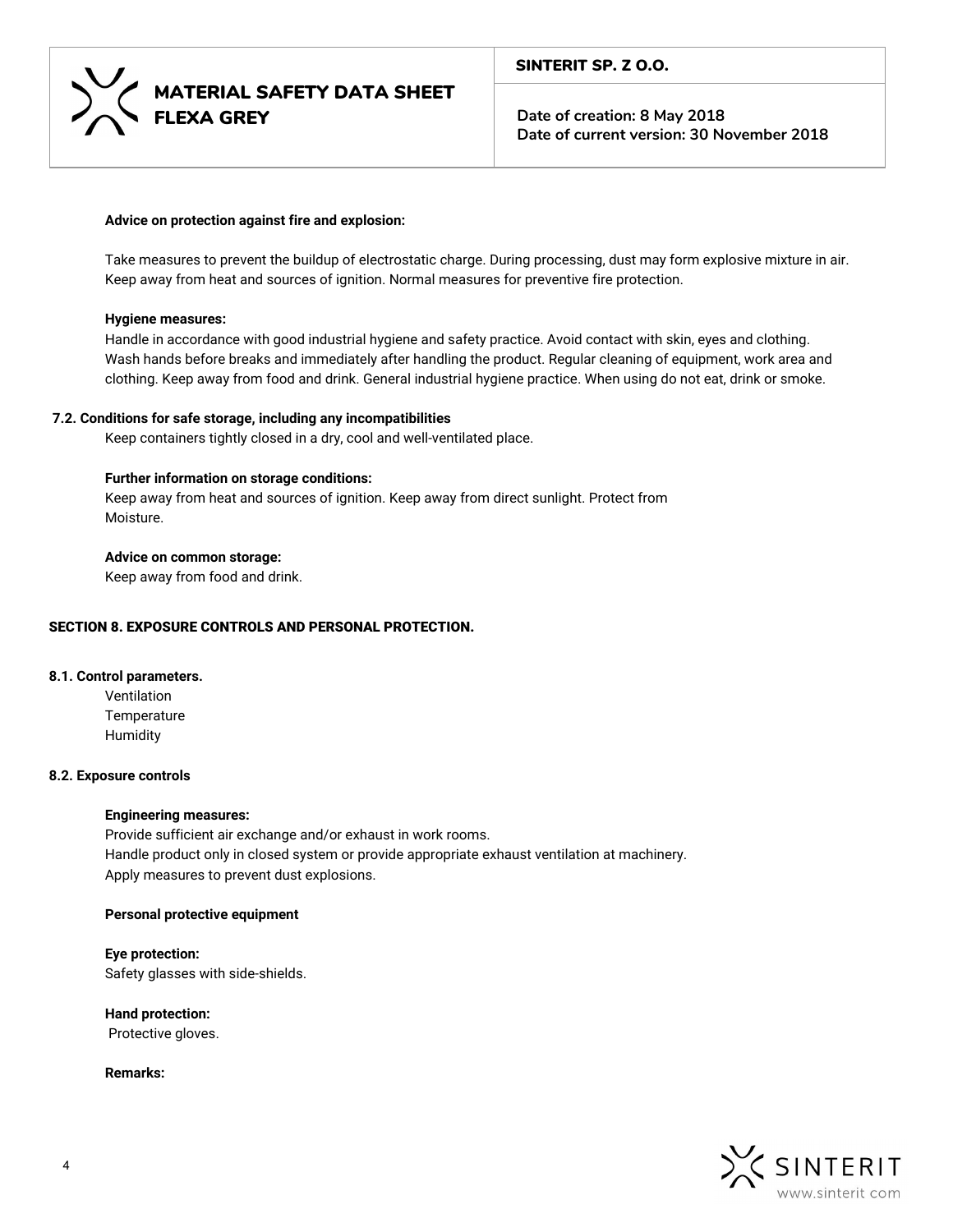# MATERIAL SAFETY DATA SHEET FLEXA GREY

# SINTERIT SP. Z O.O.

**Date of creation: 8 May 2018 Date of current version: 30 November 2018**

The suitability for a specific workplace should be discussed with the producers of the protective gloves. The choice of an appropriate glove does not only depend on its material but also on other quality features and is different from one producer to the other.

As the product is a mixture of several substances, the durability of the glove materials cannot be calculated in advance and has to be tested before use.

The exact break through time can be obtained from the protective glove producer and this has to be observed.

The breakthrough time depends amongst other things on the material, the thickness and the type of glove and therefore has to be measured for each case.

Request information on glove permeation properties from the glove supplier.

Choose gloves to protect hands against chemicals depending on the concentration and quantity of the hazardous substance and specific to place of work.

# **Skin and body protection:**

Safety shoes. Wear suitable protective clothing.

# **Respiratory protection:**

Effective dust mask. In the case of vapour formation use a respirator with an approved filter.

# **Protective measures:**

Follow the skin protection plan.

# SECTION 9. PHYSICAL AND CHEMICAL CHARACTERISTICS.

# **9.1. Information on basic physical and chemical properties**

**Appearance:** granular, fine powder **Colour:** grey **Odour:** non-significant **pH:** not determined **Melting point/range:** 160°C **Softening point:** 67.6°C **Flammability (solid):** non-flammable **Lower explosion limit:** the product is not explosive at itself, but it may form explosive dust **Vapour pressure:** not determined. **Powder density:** 1,22 - 1,32 g/cm<sup>3</sup> **Average granulation:** 50 μm **Water solubility:** non-soluble **Solubility in other solvents**: not determined **Ignition temperature:** not determined

# **9.2. Other information**

Not relevant.

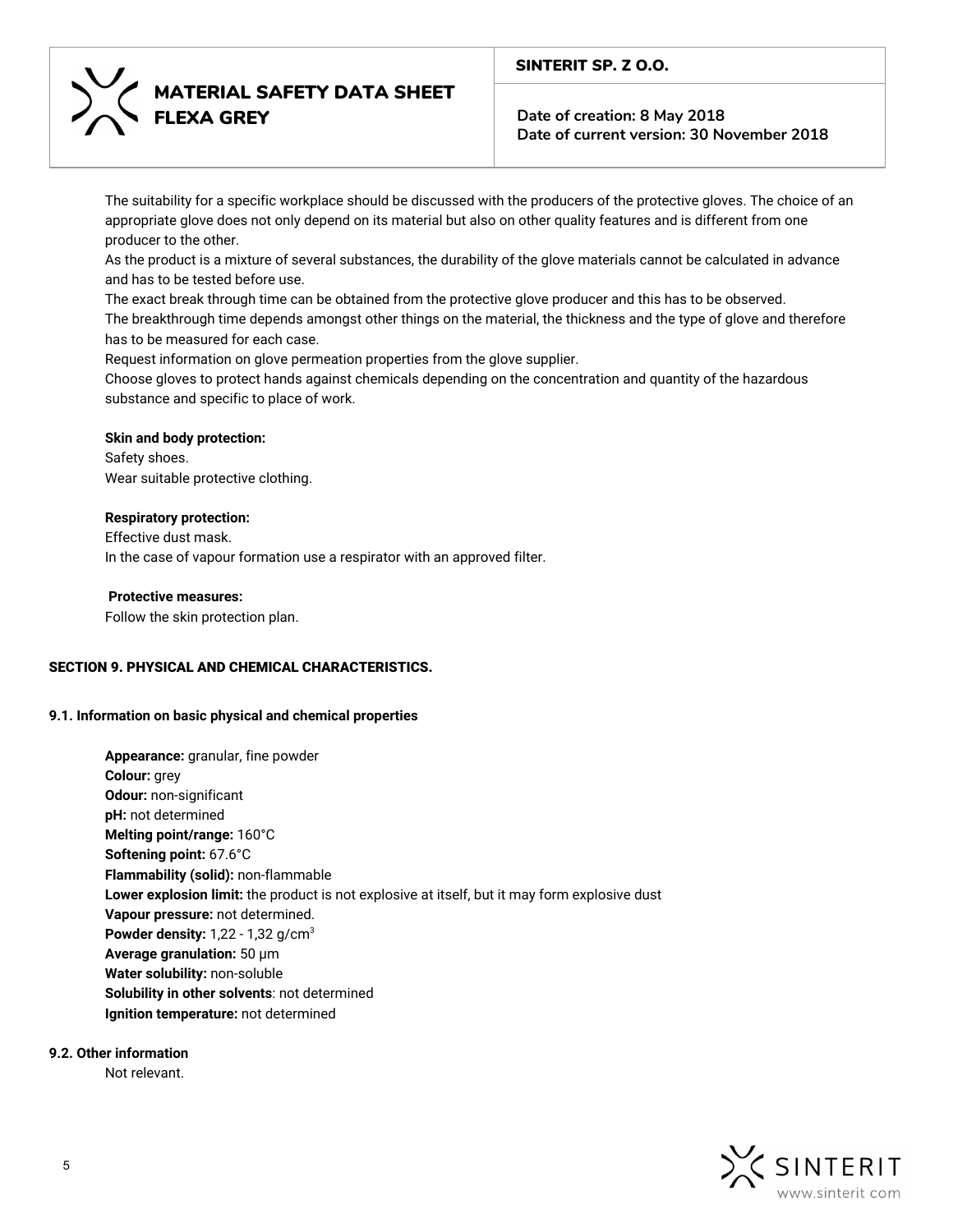

# SECTION 10. STABILITY AND REACTIVITY.

#### **10.1. Reactivity**

No decomposition if stored and applied as directed**.**

#### **10.2. Chemical stability**

The product is chemically stable.

#### **10.3. Possibility of hazardous reactions**

#### **Hazardous reactions:**

Finely dispersed particles form explosive mixtures with air. Burning produces noxious and toxic fumes.

# **10.4. Conditions to avoid**

#### **Conditions to avoid:**

Keep away from heat and sources of ignition. Avoid dust formation. Avoid moisture.

## **10.5. Incompatible materials**

No data available.

#### **10.6. Hazardous decomposition products**

Carbon monoxide, carbon dioxide and unburned hydrocarbons (smoke).

# SECTION 11. TOXICOLOGICAL INFORMATION.

# **11.1. Information on toxicological effects**

**Acute oral toxicity:** No data available. **Acute inhalation toxicity:** No data available. **Acute dermal toxicity:** No data available. **Skin corrosion/irritation product:** May cause irritation of respiratory tract. No known irritant effect. **Serious eye damage/eye irritation product:** Dust contact with the eyes can lead to mechanical irritation. Respiratory or skin sensitisation. **Genotoxicity in vitro:** No data available. **Carcinogenicity Product:** This information is not available. **Effects on fertility:** This information is not available.

#### SECTION 12. ECOLOGICAL INFORMATION.

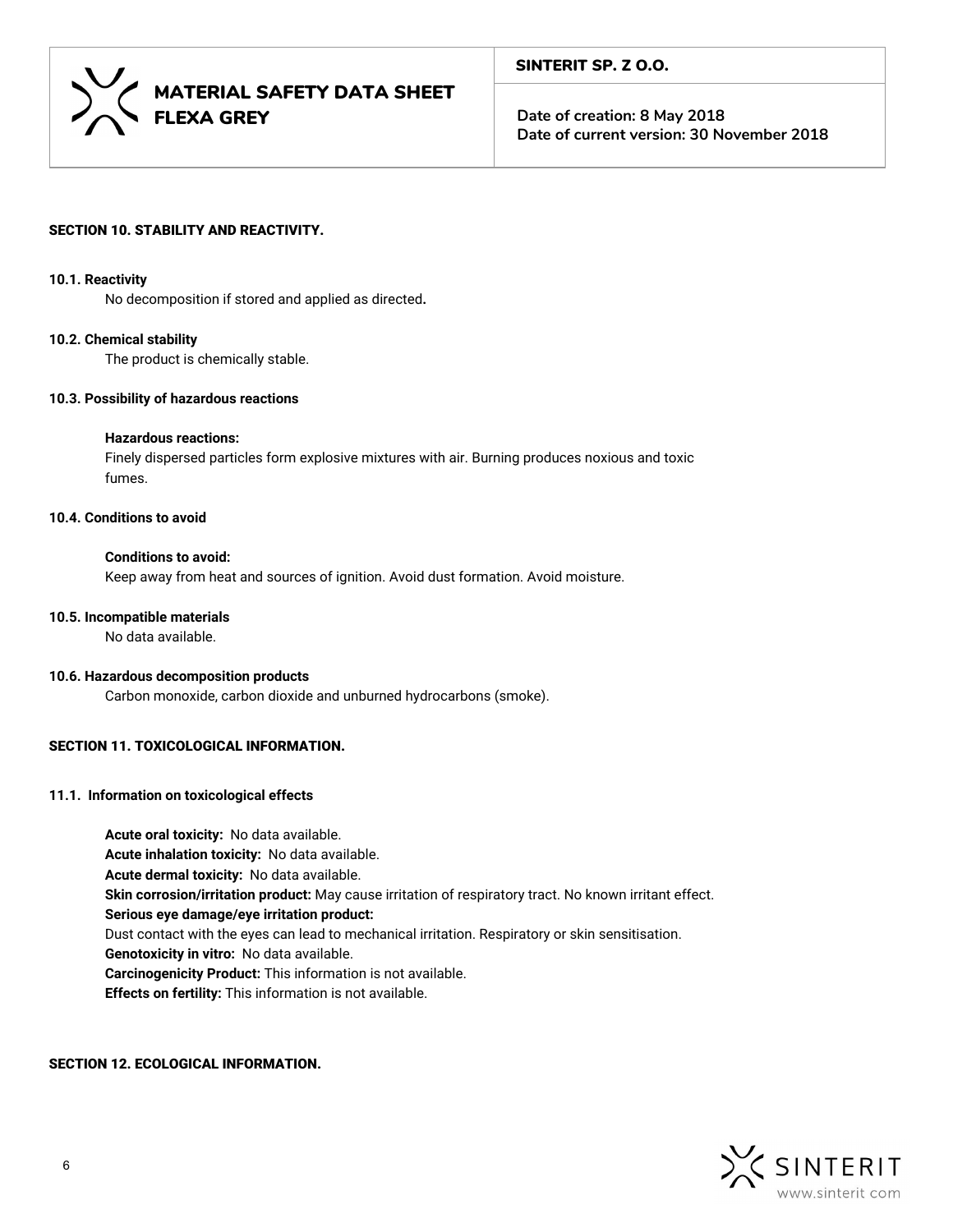

# MATERIAL SAFETY DATA SHEET FLEXA GREY

**Date of creation: 8 May 2018 Date of current version: 30 November 2018**

# **12.1. Toxicity**

**Toxicity to fish:** no data available. **Toxicity to daphnia and other aquatic invertebrates:** no data available. **Toxicity to algae:** no data available. **Toxicity to microorganisms:** no data available.

#### **12.2. Persistence and degradability**

**Biodegradability**: no data available

# **12.3. Bioaccumulative potential**

**Bioaccumulation**: no data available. **Partition coefficient: n-octanol/water:** no data available.

# **12.4. Mobility in soil**

Product mobility: no data available.

# **12.6. Other adverse effects**

# **Additional ecological information:**

Should not be released into the environment.

# SECTION 13. DISPOSAL CONSIDERATIONS.

# **13.1. Waste treatment methods**

Dispose of in accordance with the European Directives on waste and hazardous waste. In accordance with local and national regulations. According to the European Waste Catalogue, Waste Codes are not product specific, but application specific.

#### **Contaminated packaging:**

Dispose of in accordance with local regulations. Dispose of as unused product.

# SECTION 14. INFORMATION ON TRANSPORTATION.

#### **14.1. UN number**

Not regulated as a dangerous good.

#### **14.2. UN proper shipping name**

Not regulated as a dangerous good.

#### **14.3. Transport hazard class(es)**

Not regulated as a dangerous good.

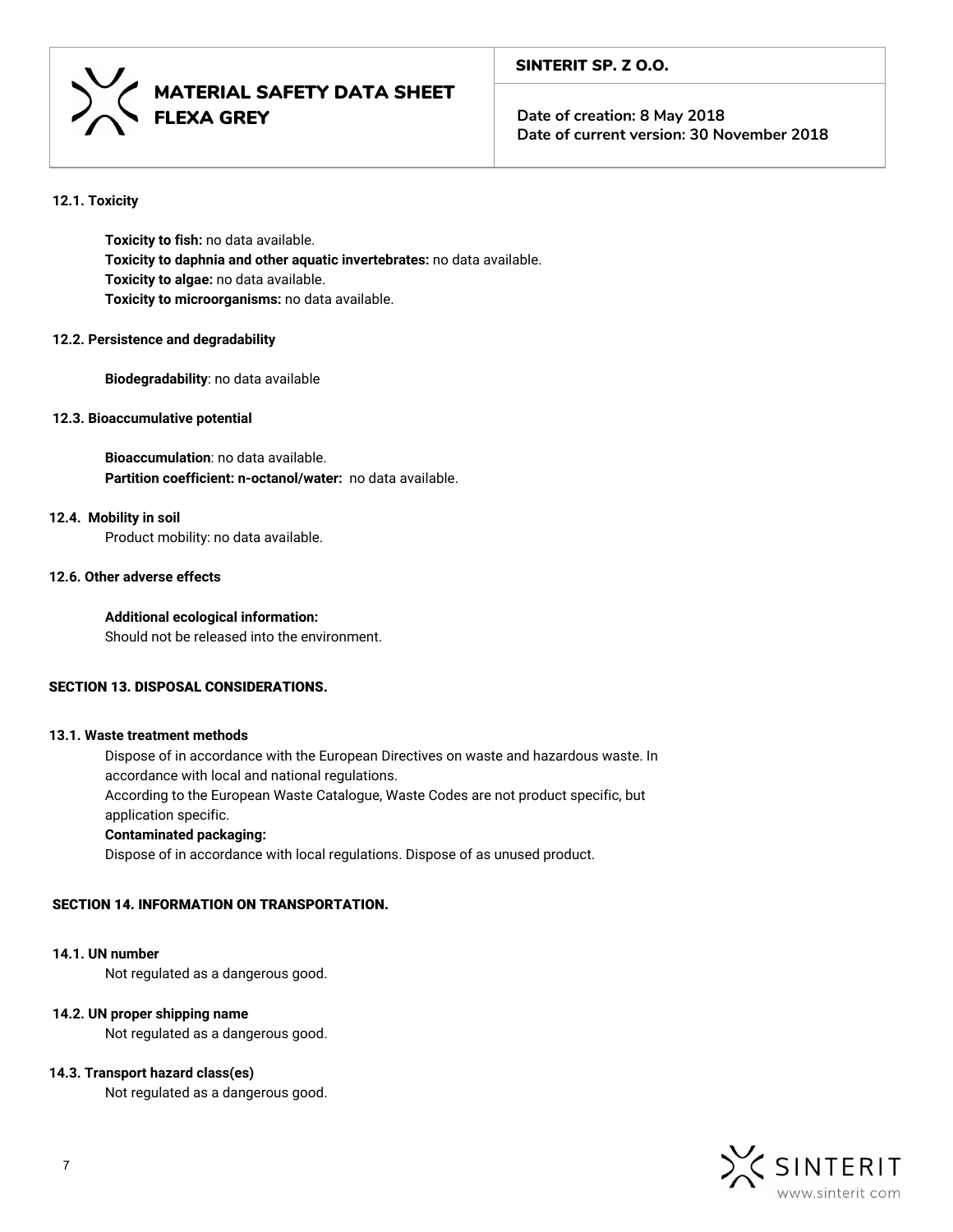

## **14.4. Packing group**

Not regulated as a dangerous good.

# **14.5. Environmental hazards**

Not regulated as a dangerous good.

**14.6. Transport in bulk according to Annex II of Marpol and the IBC Code**

Not applicable for product as supplied.

# SECTION 15. REGULATORY INFORMATION.

# **15.1. Safety, health and environmental regulations/legislation specific for the substance or mixture.**

# **Regulation (EC) No 1907/2006 (REACH) annex XIV (List of substances subject to**

**authorisation)**

According to the data available and/or specifications supplied by upstream suppliers, this product does not contain any substances considered as substances requiring authorisation as listed on Annex XIV of the REACH regulation (EC) 1907/2006.

# **REACH candidate list of substances of very high concern (SVHC) for authorisation**

According to available data and the information provided by preliminary suppliers, the product does not contain substances that are considered substances meeting the criteria for inclusion in annex XIV (List of Substances Subject to Authorisation) as laid down in Article 57 and article 59 of REACH (EC) 1907/2006.

# **Regulation (EC) No 1907/2006 (REACH) Annex XVII: RESTRICTIONS ON THE MANUFACTURE, PLACING ON THE MARKET AND USE OF CERTAIN DANGEROUS SUBSTANCES, PREPARATIONS AND ARTICLES**

According to the data available and/or specifications supplied by upstream suppliers, this product does not contain any substances requiring authorisation as listed on Annex XIV of the REACH regulation (EC) 1907/2006.

# **Directive 2012/18/EU on the control of major-accident involving dangerous substances**

This product is not subject to Part 1 or 2 of Annex I.Regulation of Minister of Health dated December 30, 2004 on safety, hygiene and health for chemical agents at work ( Dz. U. 05. 11. 86. with later amendments ). The Waste Management Act of 14 December 2012 ( Dz. U. 2013 nr 0 pos. 21. with later amendments).

Regulation of the ministry of environment on the catalogue of waste. ( Dz. U. 2014, pos. 1923.). Act of 13 June 2013 of management of packaging and packaging waste ( Dz. U. 2013. 888). Directives 2000/39/EC, 2006/15/EC i 2009/161/EC of establishing a first, second and third list of indicative occupational exposure limit values.

# **15.2. Chemical Safety Assessment**

Chemical Safety Assessment - product components - Not applicable.

# SECTION 16. OTHER INFORMATION

Regulation (EC) No 1907/2006 (REACH), 1272/2008 (CLP) as amended in each case. EC Directives 2000/39/EC, 2006/15/EC, 2009/161/EU National Threshold Limit Values of the corresponding countries as amended in each case.